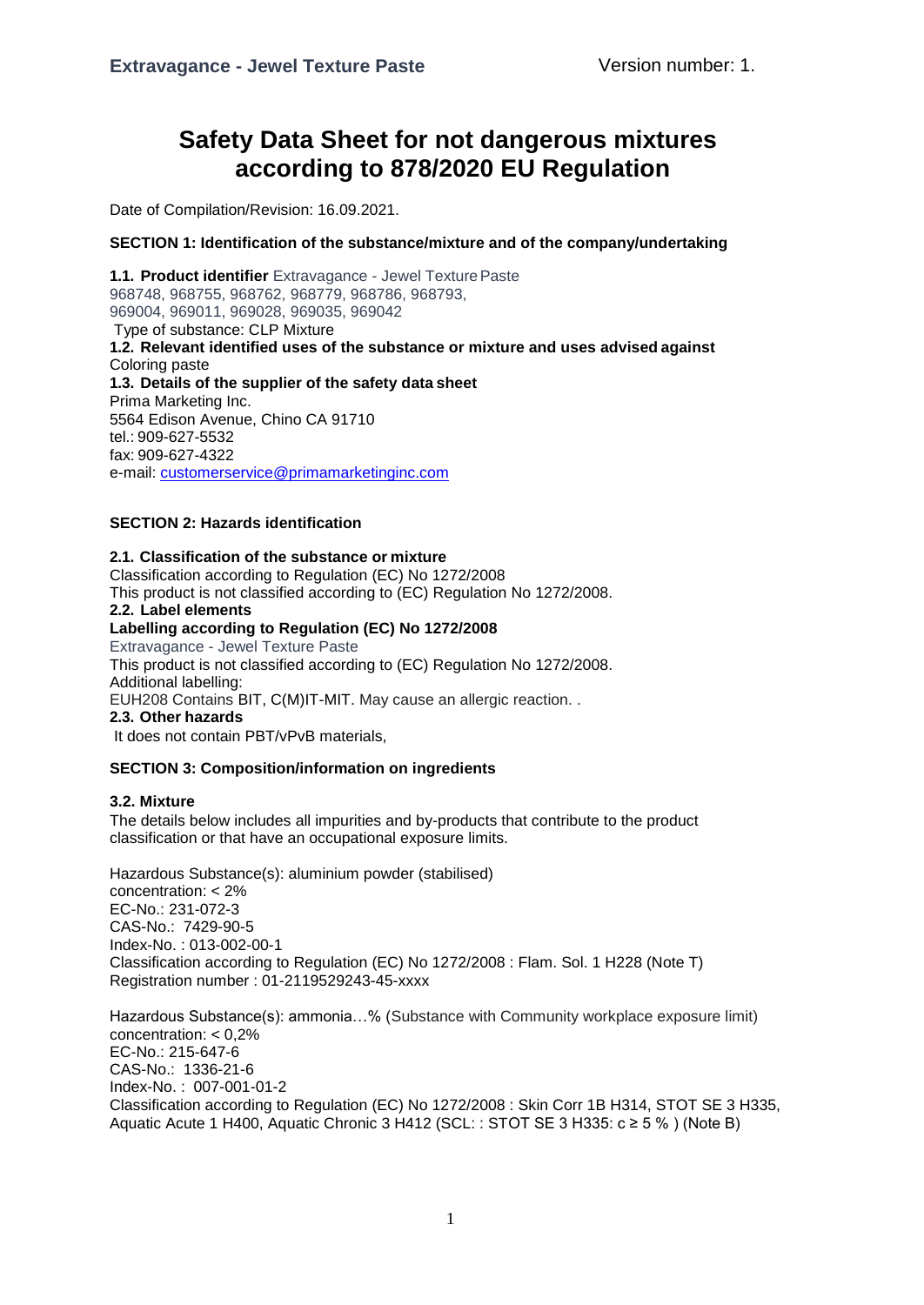Substance with Community workplace exposure limit: : Tin dioxide (C.I. 77861) concentration: < 0.05 % EC-No.: 242-159-0 CAS-No.: 18282-10-5 Classification according to Regulation (EC) No 1272/2008 : --

Hazardous Substance(s): 1,2-benzisothiazol-3(2H)-one (BIT) (Substance with triggering limit) concentration: < 0,03% EC-No.: 220-120-9 CAS-No.: 2634-33-5 Index-No.: 613-088-00-6 Classification according to Regulation (EC) No 1272/2008 : Acute Tox. oral 4 H302, Acute Tox. inhal. 2 H330, Skin Irrit. 2 H315, Skin Sens. 1 H317, Eye Dam, 1 H318, Aquatic Acute 1 H400 (M=1), Aquatic Chronic 2 H411 (SCL: Skin Sens. 1 H317: c >= 0.05)

Hazardous Substance(s): Zinc pyrithione concentration: < 0,02% EC-No.: 236-671-3 CAS-No.: 13463-41-7 Classification according to Regulation (EC) No 1272/2008 : Acute Tox. oral 3 H301, Acute Tox. inhal. 2 H330, Eye Dam. 1 H318, Aquatic Acute 1 H400 (M=100), Aquatic Chronic 1 H410 (M=10) Registration number 01-2119511196-46-xxxx (as biocid is free)

Note B: Certain substances (acids, alkalis, etc.) are in the form of aqueous solutions of different concentrations and should therefore be labeled differently as the degree of danger varies depending on the concentration. The items supplemented with Note B has a general description : … % ammonia. In this case, the supplier of the substance must indicate the concentration of the solution on the label. Unless otherwise stated, it is to be assumed that the percentage concentration is expressed as a percentage by weight.

Note T: This material can be placed on the market in a form, which does not have the physical hazards listed in Part 3. If the results of the the method of the regulation show that the given form of the placed material does not have this physical property, or these physical hazards, the classification of the substance shall be based on the result of this test or tests. The relevant information, including reference to relevant test methods, shall be indicated on the safety data sheet.

Refer to Section 16 for full details of hazard statements and Notas.

### **SECTION 4: First aid measures**

#### **4.1. Description of necessary first-aid measures General:**

In all cases of doubt, or when symptoms persist, seek medical attention. Never give anything by mouth to an unconscious person.

**Inhalation:**

Keep patient calm, remove to fresh air, if necessary, seek medical attention.

**Eye contact:**

Wash affected eyes for at least 15 minutes under running water with eyelids held open, consultan eye specialist.

**Skin contact:**

Wash thoroughly with soap and water.

#### **Ingestion:**

Rinse mouth. When symptoms persist, seek medical attention.

**4.2. Most important symptoms and effects, both acute and delayed**

From symptoms and effects we donot have any information.

**4.3. Indication of immediate medical attention and special treatment needed** Treat symptomatically.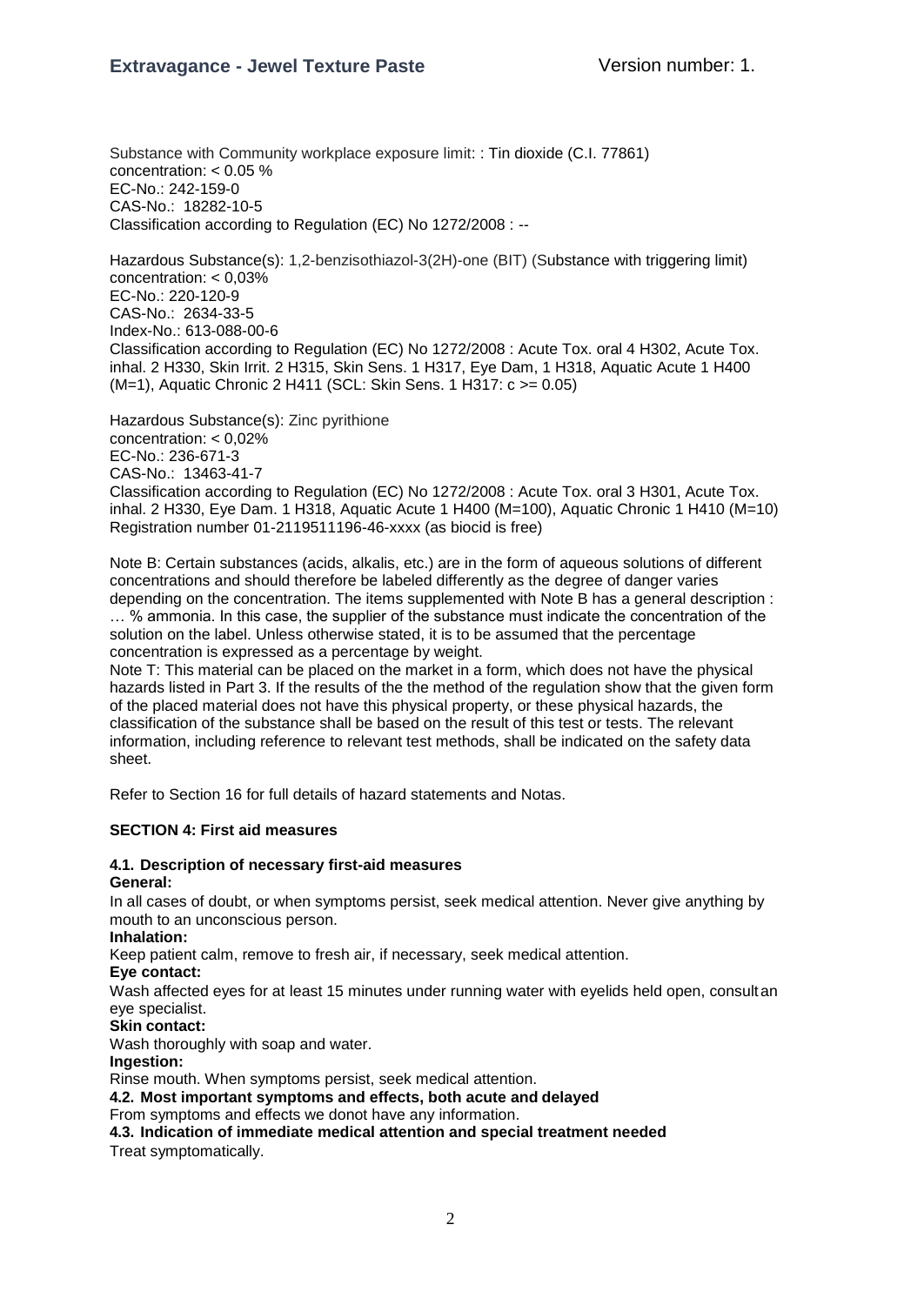## **SECTION 5: Firefighting measures**

### **5.1. Extinguishing media**

### **Suitable extinguishing media**

Use extinguishing media that is suitable for the extinguishing of burning agents in the environment. Not to be used : Not known.

#### **5.2. Special hazards arising from the substance or mixture**

The product is not flammable. In case of fire hazardous vapors, gases may be formed.

#### **5.3. Advice for firefighters**

Wear self-contained breathing apparatus and protective clothing.

Use fine water spray to cool endangered containers. Collect contaminated extinguishing water separately, do not allow to reach sewage or effluent systems.

### **SECTION 6: Accidental release measures**

### **6.1. Personal precautions, protective equipment and emergency procedures**

Remove the unauthorized persons. Handle in accordance with good industrial hygiene and safety practice. Avoid contact with skin and eyes. Remove all sources of ignition. Provide adequate ventilation.

#### **6.2. Environmental precautions**

Do not allow to enter drains or watercourses.

#### **6.3. Methods and materials for containment and cleaning up**

Small spills: Soak up with cloth. For residues: Pick up with suitable absorbent material (e.g. sand, earth, or similar inert absorbent material) Dispose of absorbed material in accordance with regulations. Wash the contaminated area with plenty of water.

#### **6.4. Reference to other sections**

Use personal protective equipment recommended in section 8. For disposal see section 13.

# **SECTION 7: Handling and storage**

# **7.1. Precautions for safe handling**

No special measures are required.

Avoid contact with skin and eyes. Do not breathe vapour. Provide adequate ventilation. Do not use the product near sources of ignition.

Do not eat, drink or smoke while working. Wash hands before breaks and at the end of workday.

### **7.2. Conditions for safe storage, including any incompatibilities**

Keep container tightly closed in a cool, well-ventilated place. Keep away from sources of ignition and from incompatible materials.

#### **7.3. Specific end uses**

See section 1.2

### **SECTION 8: Exposure controls/personal protection**

**8.1. Control parameters Components with workplace control parameters CAS 7664-41-7 ammonia:** Directive 2000/39/EC 8 hours limit value: 14 mg/m<sup>3</sup> (20 ppm) Short term limit value: 36 mg/m<sup>3</sup> **CAS 18282-10-5 Tin(IV)-compounds, inorganic:** Directive EU91 8 mg/m3 with reference to the inhalable fraction (EU, AGS). 2 mg/m3 with reference to the inhalable fraction (EU). The occupational exposure limit value refers to the element content of the corresponding Metal. **8.2. Exposure controls** 

**Appropriate engineering controls**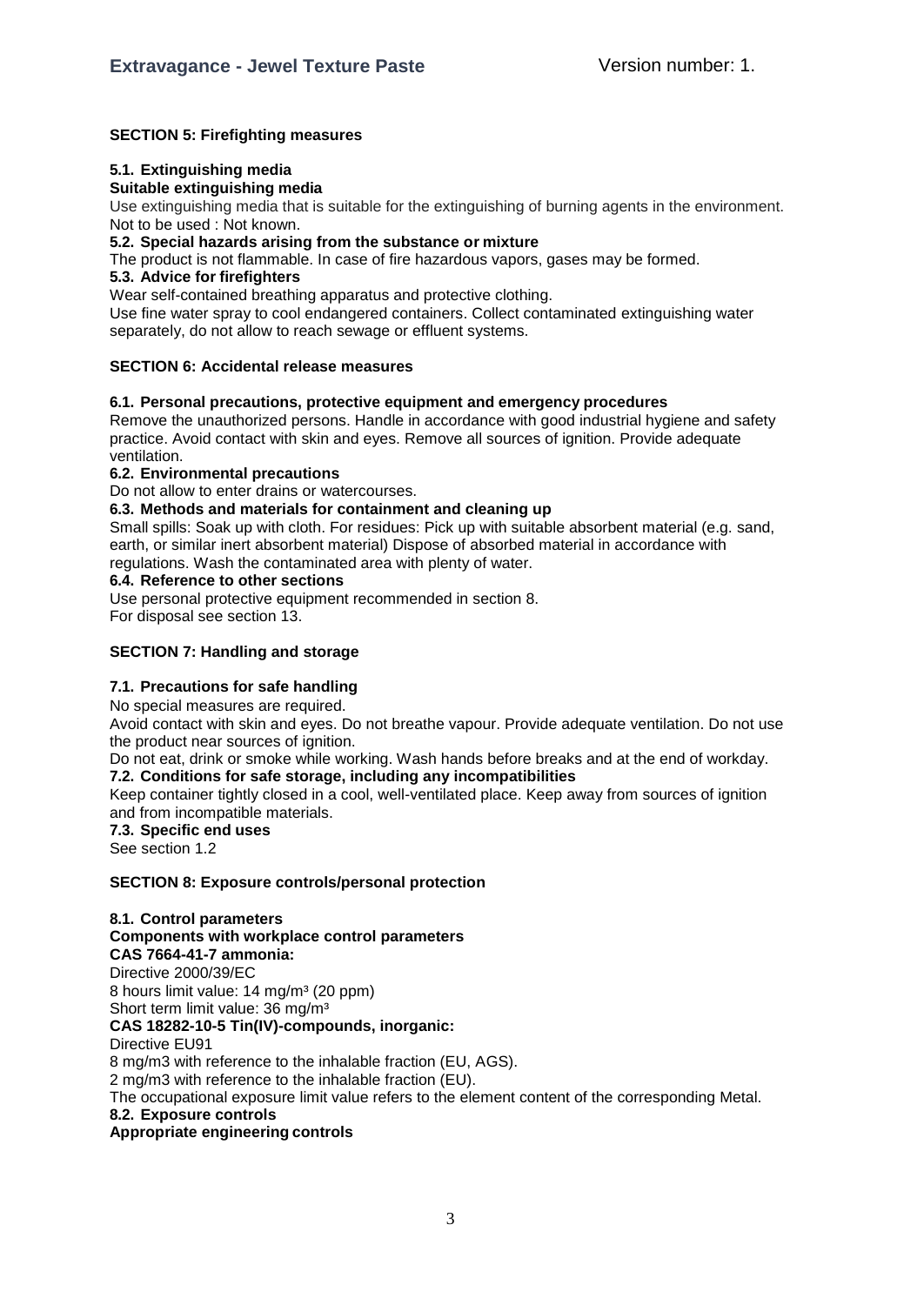# **Extravagance - Jewel Texture Paste** Version number: 1.

Handle in accordance with good industrial hygiene and safety practice. Local or general extraction system is recommended in order to keep the exposure as low as possible. Safety shower, eyewash is recommended.

If local risk assessment requires, weigh the concentration of the components in the air.

# **Personal protective equipment**

# **Eye/face protection**

Safety glasses with side-shields according to EN 166.

#### **Skin protection**

Protective gloves according to EN 374. can be used, but in normal case it is not necessary. Observe glove manufacturer's instructions concerning penetrability and breakthrough time. If local risk assessment requires, use protective equipment. (Chemical resistant gloves, overall or work clothes)

#### **Body Protection**

Protective clothing according to EN ISO 20345

### **Respiratory protection**

Provide good ventilation of working area. Wear respiratory protection if ventilation is inadequate. Dust mask and organic substances provided for combined respiratory protective, if necessary. **Environmental exposure controls**

Check emissions of the local exhaust system during the production in order to comply with environmental protection requirements

#### **SECTION 9: Physical and chemical properties**

## **9.1. Information on basic physical and chemical properties**

- (a) Physical state liqiud, paste
- 
- 
- (d) Melting point/freezing point not determined
- (e) Boiling point or initial boiling point and boiling range not determined
- 
- (g) Lower and upper explosion limit not determined<br>
(h) Flash point not determined
- 
- (i) Auto-ignition temperature not determined<br>(i) Decomposition temperature not determined
- (i) Decomposition temperature
- 
- (I) Kinematic viscosity not determined
- 
- (n) Partition coefficient n-octanol/water (log value) not applicable
- (o) Vapour pressure not determined
- (p) Density and/or relative density  $1,2-1,4$  g/cm3
- (q) Relative vapour density not determined
- 

### **9.2. Other information**

No data available

### **SECTION 10: Stability and reactivity**

### **10.1. Reactivity**

No hazardous reactions can be expected under normal handling and storage **10.2. Chemical stability** Stable under recommended storage and handling conditions. **10.3. Possibility of hazardous reactions** No dangerous reaction in normal use. **10.4. Conditions to avoid** Heat, flames and sparks. **10.5. Incompatible materials** Strong oxidizing agents. **10.6. Hazardous decomposition products** Hazardous vapors, gases

(b) Colour product specific specific specific specific specific specific specific specific specific (c) Odour characteristic (f) Flammability not determined (h) Flash point in the point of the point of the point of the point of the point of the point of the point of the point of the point of the point of the point of the point of the point of the point of the point of the poin (k) pH not determined (m) Solubility not determined not determined (r) Particle characteristics **Not determined.** It does not contain nanoparticles.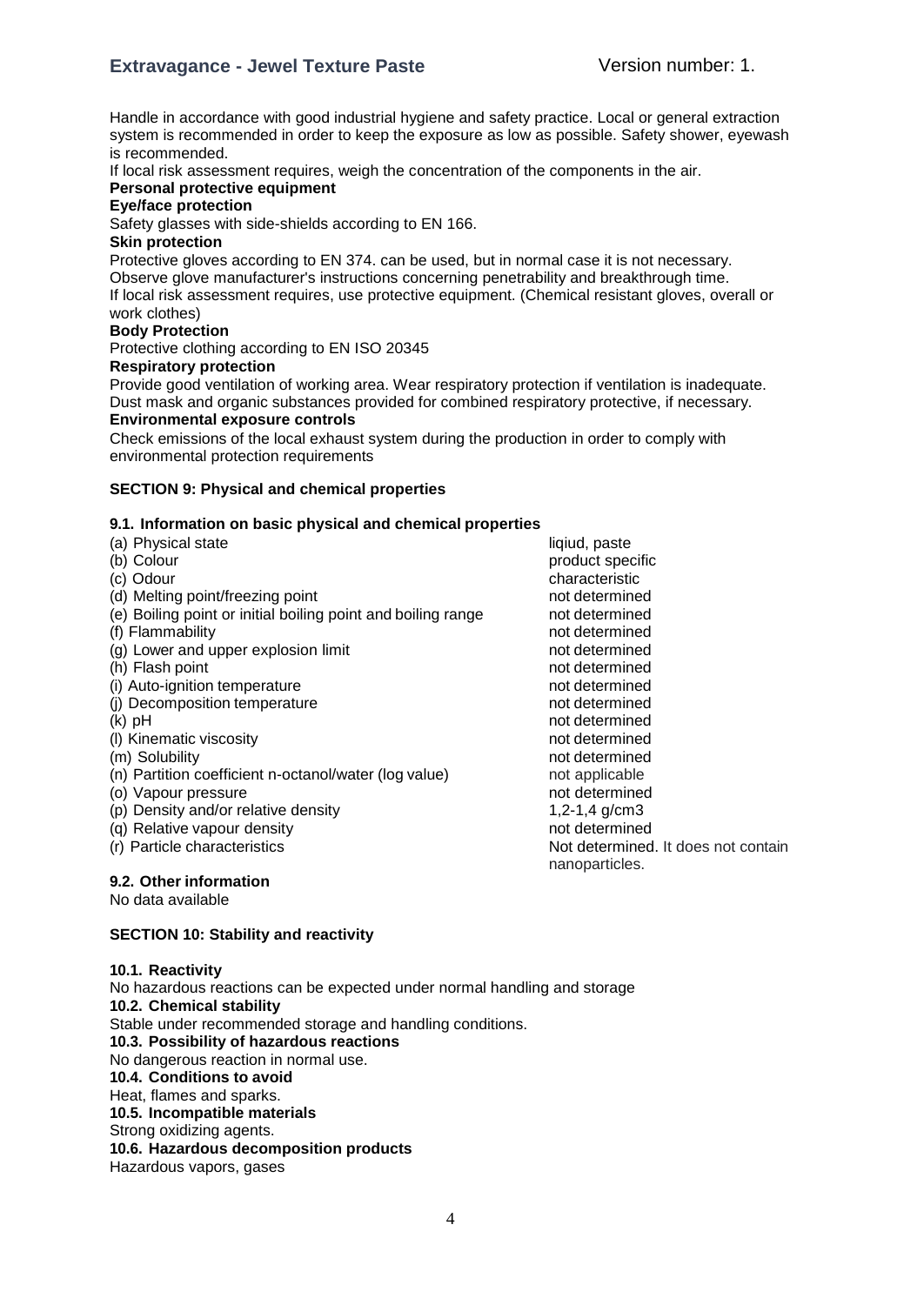## **SECTION 11: Toxicological information**

## **11.1. Information on hazard classes as defined in Regulation (EC) No 1272/2008**

There are no data available on the preparation itself.

(a) acute toxicity: Based on available data, the classification criteria are not met

(b) skin corrosion/irritation: Based on available data, the classification criteria are not met

(c) serious eye damage/irritation: Based on available data, the classification criteria are not met

(d) respiratory or skin sensitisation: Based on available data, the classification criteria are not met The product contains components classified as skin sensitization at concentrations above the

triggering limit as indicated by the EUH208 phrases on the label.

(e) germ cell mutagenicity: Based on available data, the classification criteria are not met The product does not contain mutagenic components

(f) carcinogenicity: Based on available data, the classification criteria are not met

(g) reproductive toxicity: Based on available data, the classification criteria are not met The product does not contain components of reproductive toxicity.

(h) STOT-single exposure: Based on available data, the classification criteria are not met

(i) STOT-repeated exposure: Based on available data, the classification criteria are not met

(j) aspiration hazard: Based on available data, the classification criteria are not met

The product does not contain components classified with aspiration toxicity.

# **SECTION 12: Ecological information**

# **12.1. Toxicity**

There are no data available on the preparation itself.

Based on available data, the classification criteria are not met

# **Component(s):**

Zinc pyrithione

LC<sub>50</sub> (Brachydanio rerio, 96 h): 0,0104 mg/l (OECD 203, 3026. s.).

 $EC_{50}$  (Daphnia magna, 48 h): 0,051 mg/l (OECD 202, 3024. s.).

EC<sup>50</sup> (Skeletonema costatum): 0,0013 mg/l (ISO 10253, literature data).

EC<sup>50</sup> (Pseudokirchneriella subcapitata, 72 h):

0,051 mg/l (OECD 201, 3023. s.)

NOEC (Brachydanio rerio, 28 d):

0,00125 mg/l (OECD 215, 3027. s.).

NOEC (Daphnia magna, 21 d): 0,0022 mg/l (OECD 211, 3025. s.).

NOEC (Skeletonema costatum, 96 h):

0,00046 mg/l (OECD 201, literature data).

NOEC (Pseudokirchneriella subcapitata, 72 h):

0,0149 mg/l (OECD 201, 3023.s.).

# **12.2. Persistence and degradability**

### **Biodegradability**

No relevant information available.

### **Component(s):**

Zinc pyrithione Readily biodegradable t ½: 0,5 d (OECD 308 biodegradable simulation in sediment (freshwater) 1,2-benzizotiazolin-3-on: Readily biodegradable. ca. 90 % (OECD 302B Zahn-Wellens test, activated sludge) > 70 % (OECD 303A DOC, activated sludge) t ½: 1,28-2,1 d (OECD 308 in freshwater sediment) t ½: 4,1 nap (OECD 309 biodegradable simulation in surface water)) Ammonia: Readily biodegradable **12.3. Bioaccumulative potential Component(s):** Zinc pyrithione It is not enriched in living organisms.

log Ko/v: 1,21 (OECD 107, shaking method)

1,2-benzizotiazolin-3-on: Bioaccumulation is not expected.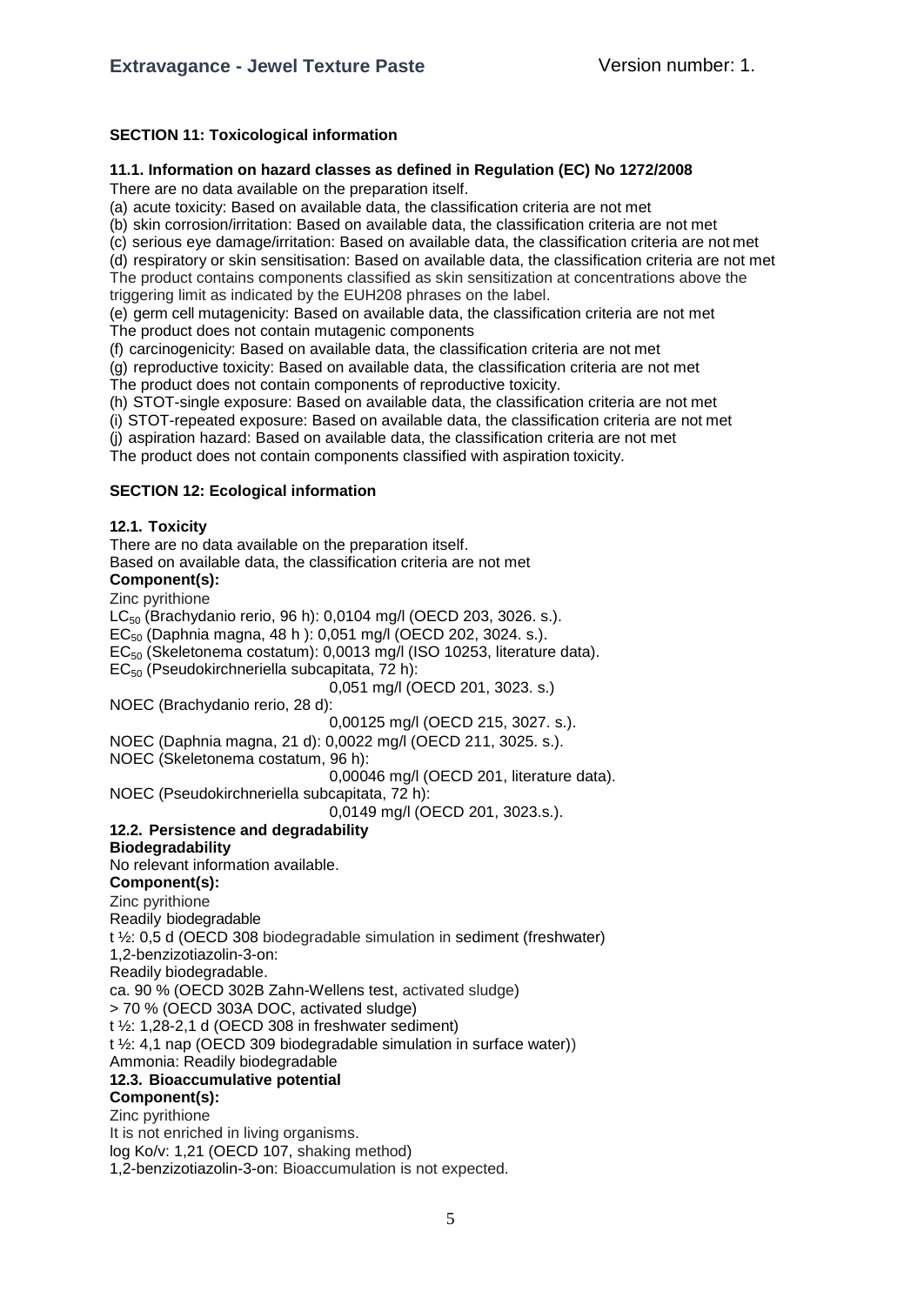# **Extravagance - Jewel Texture Paste** Version number: 1.

Partition coefficient: n-octanol/water: log Ko/v = 0,7 (OECD 117, HPLC method Bioconcentration factor, BCF (fish): 6,95 (OECD 305) Ammonia: It does not accumulate biologically. **12.4. Mobility in soil Component(s):** Ammonia: It is absorbed in the soil. **12.5. Results of PBT and vPvB assessment** The product does not fulfill the criteria for PBT(Persistent/bioaccumulative/toxic) and vPvB (very

persistent/very bioaccumulative). **12.6. Endocrine disrupting properties** No information available **12.7. Other adverse effects**

Not known.

#### **SECTION 13: Disposal considerations**

#### **13.1. Waste treatment methods**

Do not dispose of together with household waste. In accordance with local and national regulations.

Non-hazardous waste, but the generation of waste should be avoided or minimized wherever possible. Do not allow into drains or water courses. The waste packaging can be recycled.

#### **SECTION 14: Transport information Transportation for non-hazardous goods.**

- 14.1. UN number or ID number Notapplicable.
- 14.2. UN proper shipping name Not applicable.
- 14.3. Transport hazard class(es) Not applicable.
- 14.4. Packing group Not applicable.
- 14.5. Environmental hazards No
- 14.6. Special precautions for user Observe the applicable safety data sheet.
- 14.7. Maritime transport in bulk according to IMO instruments Notapplicable.

### **SECTION 15: Regulatory information**

This safety datasheet complies with the requirements of Regulation (EC) No. 1907/2006.

**15.1. Safety, health and environmental regulations/legislation specific for the substance or mixture**

According to the local regulation. For product there are no special requirements.

The components of this product are included in the following notification lists; are exempted, or otherwise meet requirements: EINECS/ELINCS/NLP (EU), DSL/NDSL (Kanada), KECI (Dél-Korea), TSCA (USA).

The ingredients of this product are not included on California's 65 list

#### **15.2. Chemical safety assessment**

Chemical safety assessment has not been carried out./ not required.

#### **SECTION 16: Other information**

LIST OF RELEVANT H-PHRASES IN SECTION 3

# **H-Phrases**

- H228 Flammable solid
- H301 Toxic if swallowed
- H302 Harmful if swallowed
- H314 Causes severe skin burns and eye damage
- H315 Causes skin irritation
- H317 May cause an allergic skin reaction
- H318 Causes serious eye damage
- H330 Fatal if inhaled
- H335 May cause respiratory irritation
- H400 Very toxic to aquatic life